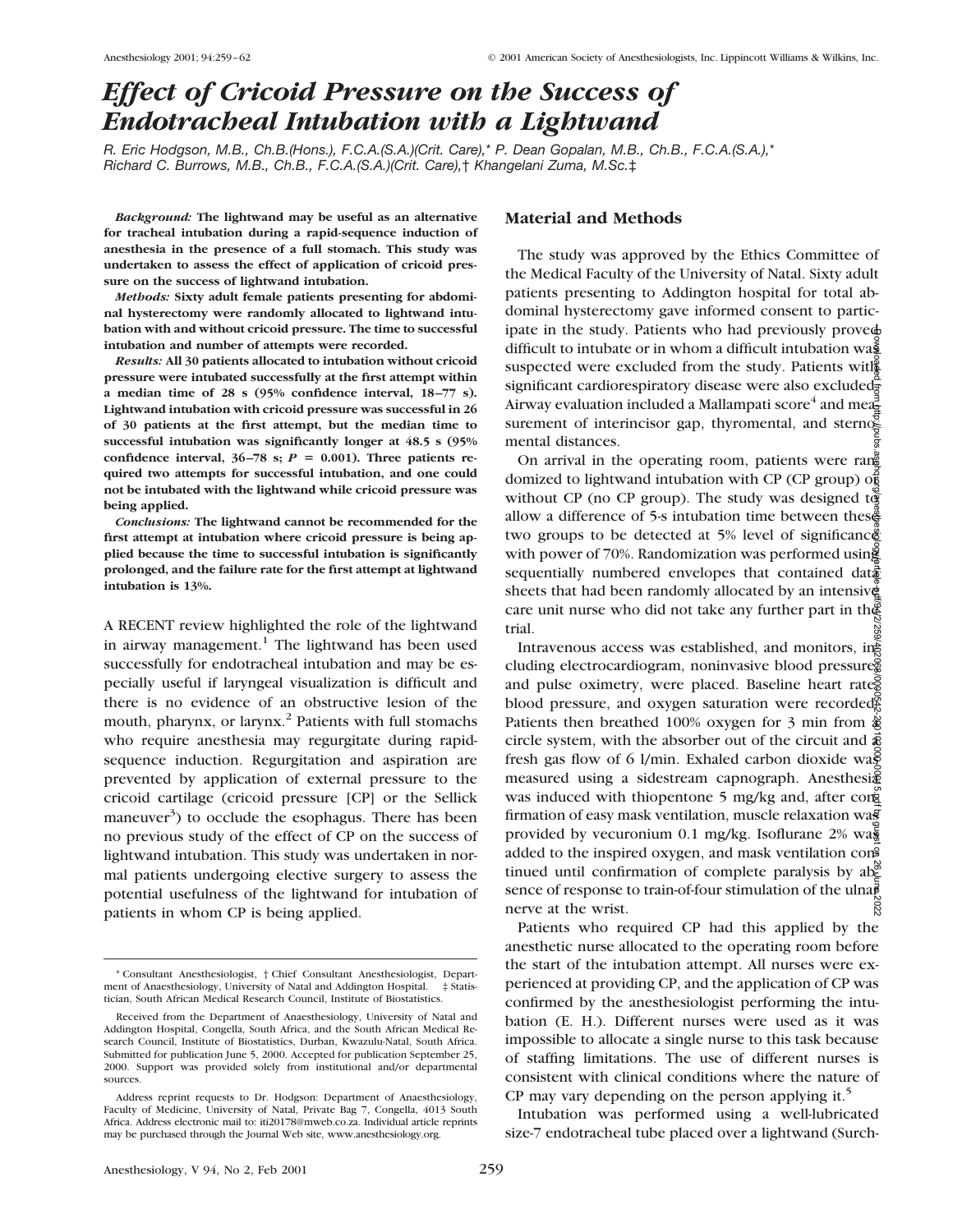Lite; Aaron Medical, St Petersburg, FL). For the intubation, the distal end of the wand and covering tube were bent at a 90° angle ("hockey stick"), and patients were placed in the optimum "sniff" position (neck flexed and head extended). The jaw was then lifted forward with the left hand of the intubating anesthesiologist (E. H.), and the lightwand and tube were passed down the midline of the tongue using the right hand. The ambient lights were dimmed to assist visualization of the transillumination pattern. If the transillumination pattern could not be visualized, the wand and tube were removed, the "hockey stick" configuration restored, the "sniff" position reassessed and optimized, and the attempt was repeated with the wand directed more posteriorly to enter the proximal esophagus. The wand was then slowly withdrawn until the transillumination pattern appeared.

Each intubation attempt was timed from removal of the face mask until detection of carbon dioxide by the capnograph or until replacement of the face mask. The need to replace the face mask, which was performed after 3 min or if desaturation to 95% occurred, was considered to be a failed intubation attempt. A total of three attempts was allowed with face mask ventilation with 100% oxygen and 2% isoflurane to a saturation of greater than 98% between attempts.

All intubations were performed by a single investigator (E. H.) with 6 months of experience in the use of the lightwand, including a number of difficult intubations. However, the investigator did not have previous experience with lightwand intubation in the presence of CP. This was also consistent with clinical conditions where practicing intubation with CP in patients in whom the maneuver is not clinically indicated would be unusual.

Three failed attempts at lightwand intubation was considered a failure of the technique and was an indication for conventional laryngoscopic intubation using an appropriate Macintosh blade and grading the view of the larynx according to the scale proposed by Cormack and Lehane.<sup>6</sup> In patients who required more than one attempt for successful intubation, the times for each attempt, including laryngoscopic attempts, were added to give a total attempt duration.

After successful intubation, mechanical ventilation with 100% oxygen and 2% isoflurane was continued for 5 min with measurement of heart rate, blood pressure, and oxygen saturation every minute. Thereafter, 60–70% nitrous oxide was introduced, the absorber was turned on, gas flow was reduced to 2 l/min, and isoflurane was reduced to 1%. Analgesia was provided with fentanyl  $2-4 \mu g/kg$  titrated to effect. At the end of the case, residual neuromuscular blockade was reversed, and patients were extubated. Postoperative analgesia was provided by wound infiltration with 0.5% bupivacaine, intramuscular papaveretum, and rectal indomethacin.

Hon

#### **Table 1. Age, Weight, and Airway Characteristics**

| Parameter                             | CP<br>$(n = 30)$ | No CP<br>$(n = 30)$ |
|---------------------------------------|------------------|---------------------|
| Weight (kg)                           | 71.4 (13.6)      | 70.9 (14.8)         |
| Age (yr)                              | 43.9 (12.4)      | 40.2(9.6)           |
| Sternomental distance (cm)            | 12.9(1.6)        | 13.1(1.7)           |
| Thyromental distance (cm)             | 6.8(0.83)        | 7.3(1.6)            |
| Interincisor gap (cm)                 | 2.7(0.69)        | 3.0(0.87)           |
| Mallampati score (median $\pm$ range) | $2(1-3)$         | $2(1-3)$            |

Values are mean  $(\pm SD)$ , except the Mallampati score, which is median (range). No significant differences between the groups could be shown.

Patients were examined 24 h postoperatively and asked about the presence of sore throat, which was loaded graded by means of a 10-cm visual analog score.

### *Statistical Analysis*

Downloaded from http://pubs.asahq.org/anesthesiology/article-pdf/94/2/259/402068/0000542-200102000-00015.pdf by guest on 26 June 2022Data was analyzed using SAS version  $6.12$  (SAS Instigtute, Cary, NC) and S-plus 4.5 (Mathsoft Inc., Cambridge MA). The  $t$  test was used to compare continuous variance ables, and the chi-square test was used for categori $\vec{e}$ variables. The log-rank test was used for the comparison of the Kaplan-Meier curves obtained from the total time to successful intubation for each patient. All  $P$  values were derived from two-sided tests. A *P* value less than or equal to 0.05 was considered to indicate statistical significance. le-pdf/94/2/259/40

### **Results**

The groups were similar in terms of age, weight, Mallampati score, interincisor gap, and sternomental and thyromental distances (table 1). All patients could  $b\ddot{\phi}$ intubated at the first attempt without desaturation in the no CP group (table 2).

In the CP group, three patients required two attempts for successful intubation, and intubation could not be performed with the lightwand in one patient (table  $2\frac{1}{2}$ ). The patient who could not be intubated was found  $t\bar{g}$ have a large, floppy epiglottis on laryngoscopy that  $n\bar{e}$ cessitated a second laryngoscopy with a Macintosh 4 blade to improve the Cormack and Lehane grade from  $\ddot{\mathcal{F}}$ to 2 and allow successful intubation. These four patients

**Table 2. Duration of Intubation Attempts and Numbers of Patients in Whom Intubation Was Successful with (CP Group) and without (No CP Group) Application of Cricoid Pressure**

|                           | Attempt 1 |                                  |   | Attempt 2        |   | Attempt 3       |  |
|---------------------------|-----------|----------------------------------|---|------------------|---|-----------------|--|
| Group                     | n         | Duration<br>(s)                  | n | Duration<br>(s)  | n | Duration<br>(s) |  |
| No CP<br>СP<br>Successful | 30<br>30  | 33.9 (19.4)<br>78.8 (41.2)<br>56 |   | 70.7 (48.0)<br>3 |   | 92<br>0         |  |

Times are in seconds and given as mean  $(\pm SD)$ . The mean and SD values were determined for patients intubated successfully at each attempt, except for attempt 3, in which one patient could not be intubated.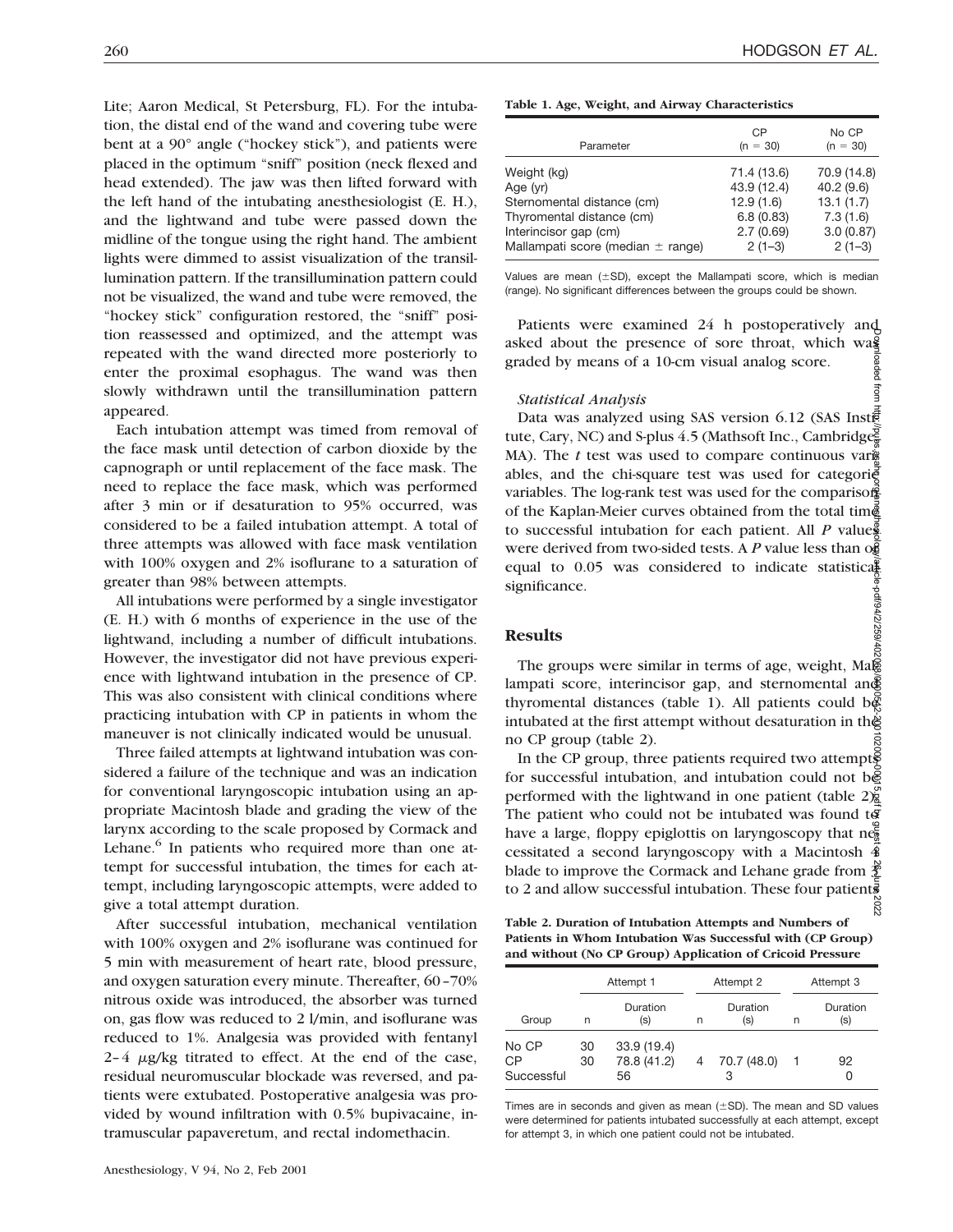were all among the first fifteen patients to be enrolled in the CP group.

The mean time to successful intubation was significantly longer in the CP group (78.8 s [SD, 41.2]) compared with the no CP group (33.9 s [SD, 19.4]; table 2). If the patients requiring multiple attempts are treated as censored observations, the modified Kaplan-Meier estimator (fig. 1) shows that the duration of lightwand intubation with CP consistently exceeds that without CP  $(P = 0.0001, \text{log-rank test})$ . The median time to successful intubation with CP at first attempt was 48.5 s (95% confidence interval, 36–78) in 26 patients compared with 28 s (95% confidence interval, 18–77) in patients in the no CP group. Lightwand intubation was hemodynamically benign, with no significant postintubation hypertension or tachycardia. Less than half of the patients in each group experienced any postoperative sore throat, and only 5 of the 60 patients from both groups had visual analog scores greater than 5 cm. There were no significant differences between the groups.

# **Discussion**

Patients with full stomachs who present for surgery require endotracheal intubation with a cuffed tube to minimize regurgitation of gastric contents and subsequent aspiration pneumonia. During rapid-sequence induction of anesthesia and endotracheal intubation in patients with full stomachs, CP is applied to minimize the risk of regurgitation and aspiration.<sup>3</sup> The incidence of failed intubation using conventional laryngoscopy is increased in the presence of  $CP<sub>1</sub><sup>7</sup>$  especially in the pregnant patient.<sup>8</sup> Alternatives to direct laryngoscopy may not be effective when required, *e.g.*, a fiberoptic bronchoscope may not be immediately available or may be



**Fig. 1. Kaplan-Meier plot of time to successful intubation for the sixty patients. Thirty patients were intubated with cricoid pressure, with values for four patients requiring multiple attempts censored. Thirty patients were intubated without cricoid pressure. Time to successful intubation was significantly prolonged** in the cricoid pressure group ( $P = 0.0001$ , log-rank test).

ineffective in the presence of airway bleeding or secretions.<sup>9</sup>

The lightwand is an alternative to direct laryngoscopy for endotracheal intubation. $1,10$  The time to successful intubation has been shown to be similar to that for direct laryngos $\text{copy}^{11}$  without the application of CP. The effect of CP on intubation time and likelihood of successful intubation with a lightwand has not been investigated previously.

This study was undertaken to assess the effect of CP on the success of lightwand intubation in normal patients before attempting a study in patients with full stomachs requiring rapid-sequence induction with CP. The results demonstrate a significant increase in the mean time to successful intubation from  $33.9 \pm 19.4$  s (mean  $\pm$  SD) without CP to 78.8  $\pm$  41.2 s with CP (table 1). The time to intubation without CP is similar to previous studies of lightwand intubation without CP (37 s), <sup>11</sup> which would indicate that the anesthesiologist performing the intuba $\frac{1}{2}$ tions (E. H.) was adequately experienced.

Downloaded from http://pubs.asahq.org/anesthesiology/article-pdf/94/2/259/402068/0000542-200102000-00015.pdf by guest on 26 June 2022Intubation is learned on normal patients and then adapted in the presence of CP. Practicing anesthesiology gists are unlikely to practice intubation with CP when the maneuver is not clinically indicated. However, in this study, all four patients requiring two or more attempt. for successful intubation with application of CP were among the first 15 patients to be enrolled in the study. These results appear to indicate that there may be learning curve for lightwand intubation in the presence of CP, which is separate from the learning curve for the standard technique. The reason for the difficulty in lightwand intubation compared with laryngoscopic intuba tion in the presence of  $CP$  may be that with laryngoscopic intubation force is applied to the upper airway structures by the laryngoscope, which tends to oppose and nullify the displacement of the larynx by CP. With lightwand intubation, because the force applied to the upper airway structures is less, the displacement of the larynx by  $CP$  may be exaggerated, thereby making intu $\mathbb{F}$ bation more difficult. Application of CP will also cause restriction of the space available in the proximal esoph agus for the alternative method of lightwand intubation which requires posterior placement of the lightwand and subsequent withdrawal. ಸ

The technique of CP may require modification to facilitate lightwand intubation. On visualization of the appropriate transillumination pattern in the neck, the CP may be released briefly to facilitate the passage of the endotracheal tube and then reapplied until the position of the endotracheal tube is confirmed and the cuff inflated. The increased risk of aspiration caused by the brief release of CP would require individualization according to the skill of a particular anesthesiologist in lightwand intubation.

Anesthesiologists who may wish to incorporate the use of the lightwand in airway management where CP is being applied should thus be encouraged to practice on